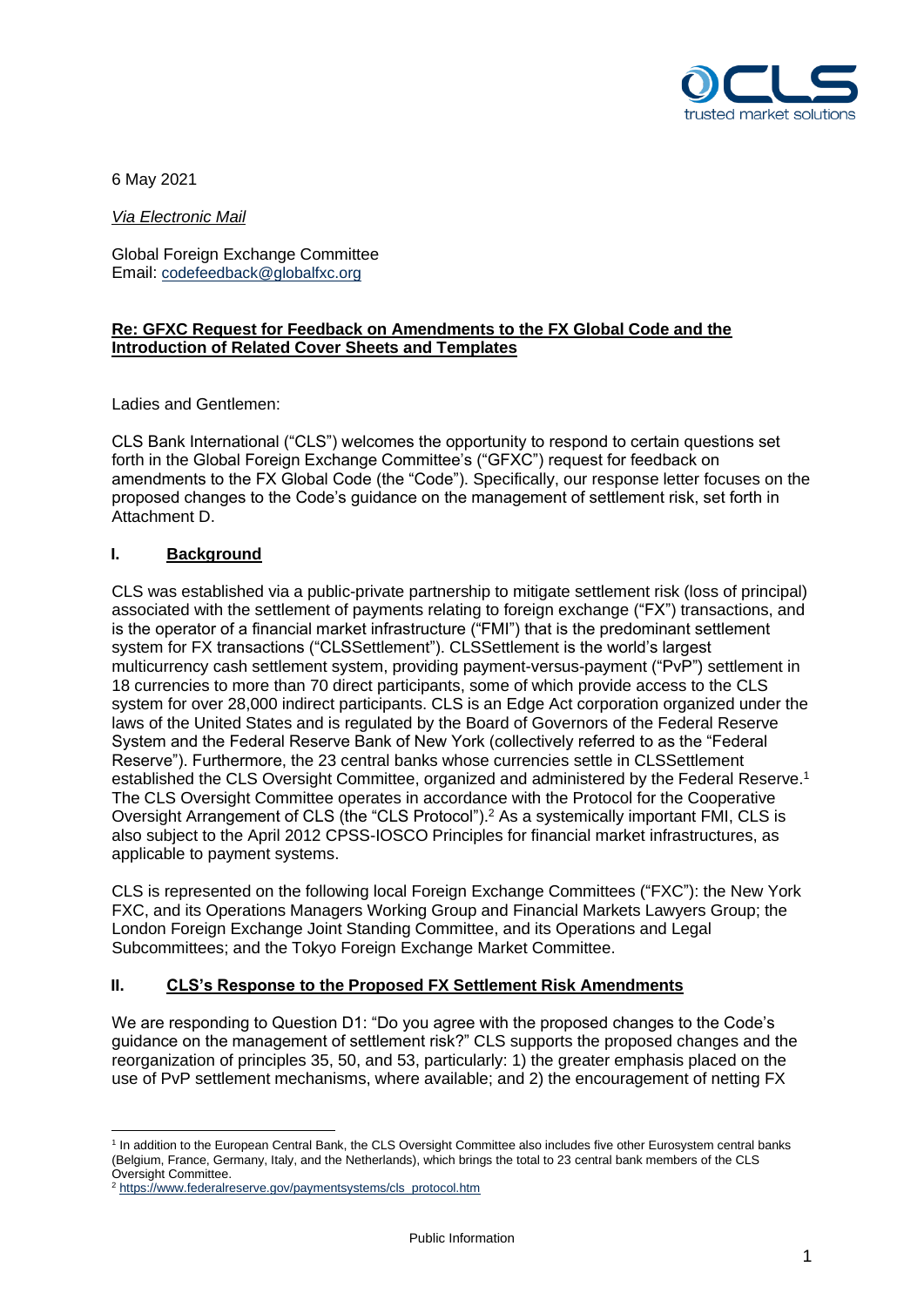

settlement obligations (including the use of automated settlement netting systems) should PvP settlement mechanisms not be available.

The December 2019 BIS Quarterly Review concluded that a significant portion of the global FX market continues to be settled without PvP protection.<sup>3</sup> Of the USD18.7 trillion of daily gross FX payment obligations, USD8.9 trillion of payments (approximately half) are at risk. While the decline in the proportion of FX transactions settled with PvP protection is partly explained by the growth in currencies not currently eligible for settlement in CLS, the BIS data also suggests that a significant percentage of trades in CLS-eligible currencies are also settled without PvP protection.

CLS and the policymaker community are taking action to better understand the true scope of FX settlement risk in global financial markets and to encourage PvP adoption for both CLS-eligible and non-eligible currencies. The potential inclusion of settlement risk/method questions in the FX turnover surveys of local FXCs and the inclusion of building block 9 "Facilitating increased adoption of PvP", and related action items, in the Financial Stability Board's/CPMI's Cross-Border Payments Roadmap are two notable examples.

Further, CLS carried out a deep-dive exercise with a global bank Settlement Member ("SM") for the purpose of understanding how FX trades are settled in the 18 CLS-eligible currencies. CLS plans to complete two additional data analysis exercises with different SMs in 2021, which will enable CLS to: validate findings; produce aggregated, anonymised data points; and contribute the combined findings/conclusions towards a range of key policy initiatives (e.g., better data on settlement methods). For non-eligible currencies, CLS created a working group of over 10 SMs with global operations to evaluate market demand and potential PvP solutions. Initial feedback from working group participants indicated strong interest in a new PvP solution, and a pilot exercise is currently underway. We look forward to updating the GFXC and its members on both of these initiatives in due course.

Despite these efforts, we believe greater action is required to address remaining FX settlement risk. The proposed amendments to the settlement risk principles of the Code rightly place greater emphasis on the use of PvP settlement mechanisms, where available. CLS also welcomes the amendments promoting the netting of settlement obligations (including the use of automated settlement netting systems), supported by appropriate documentation, should PvP settlement mechanisms not be available. 4

We appreciate the GFXC's consideration of the views set forth in this letter and welcome further engagement as part of this consultation process and more generally, via our continued participation in local FXCs.

Kind regards,

Marc Bayle de Jessé Chief Executive Officer

<sup>3</sup> [bis.org/publ/qtrpdf/r\\_qt1912x.htm](https://clshub.prod.local/sites/ppv2/Documents/GFXC/bis.org/publ/qtrpdf/r_qt1912x.htm)

<sup>4</sup> CLSNet, a bilateral payment netting solution offered for approximately 120 currencies, was created in this same spirit, and seeks to mitigate settlement risk for trades not settling in CLS, while also enabling real-time awareness of currency and counterparty exposures.